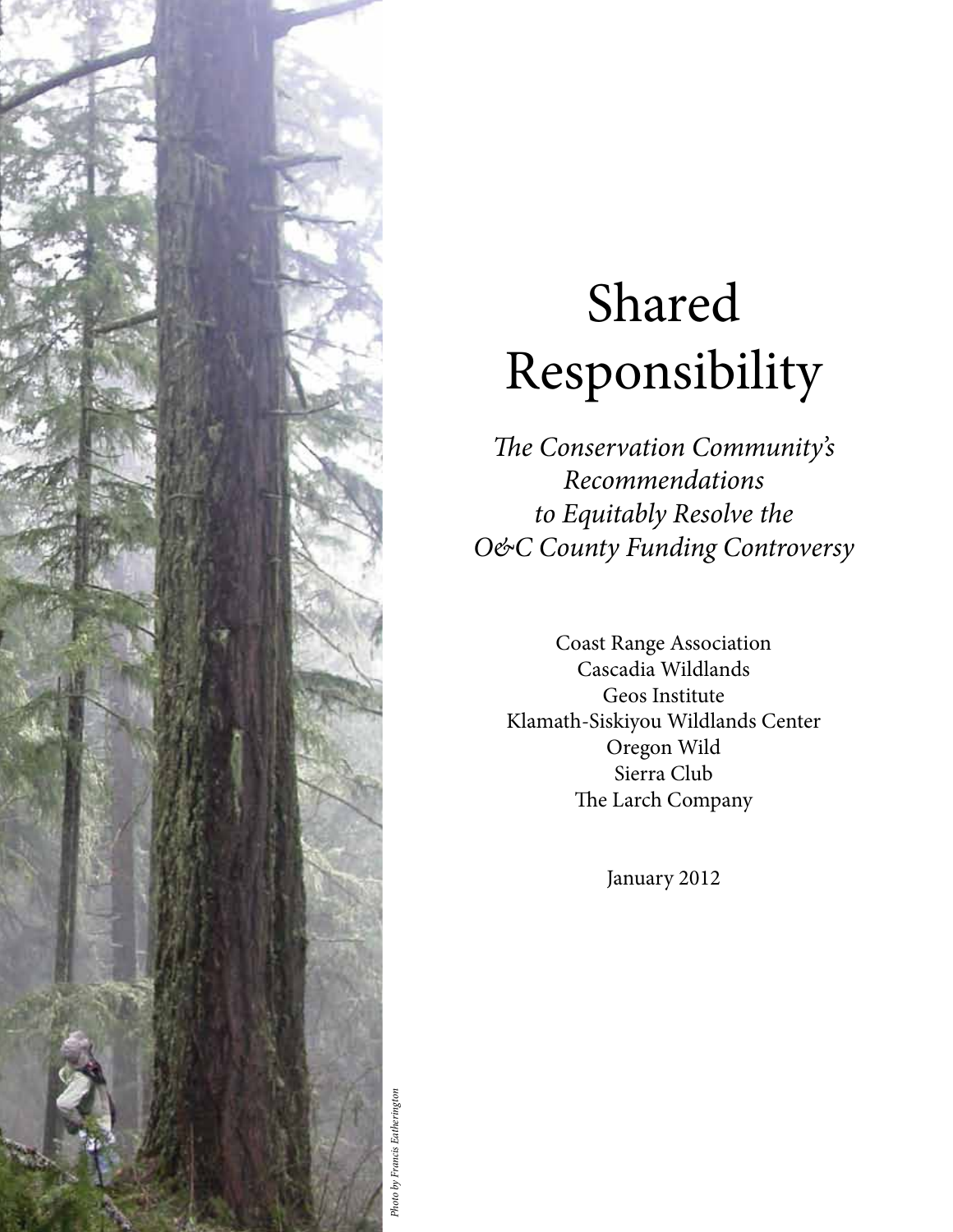## **Shared Responsibility**

The Conservation Community's Recommendations to Equitably Resolve the O&C County Funding Controversy

> Coast Range Association Cascadia Wildlands Geos Institute Klamath-Siskiyou Wildlands Center Oregon Wild Sierra Club The Larch Company

> > January 2012

Written by **Randi Spivak**  Geos Institute

with assistance from

**Andy Kerr** The Larch Company

**Doug Heiken Chandra LeGue** Oregon Wild

**Ivan Maluski Ani Kame'enu** Sierra Club

**Francis Eatherington** Cascadia Widlands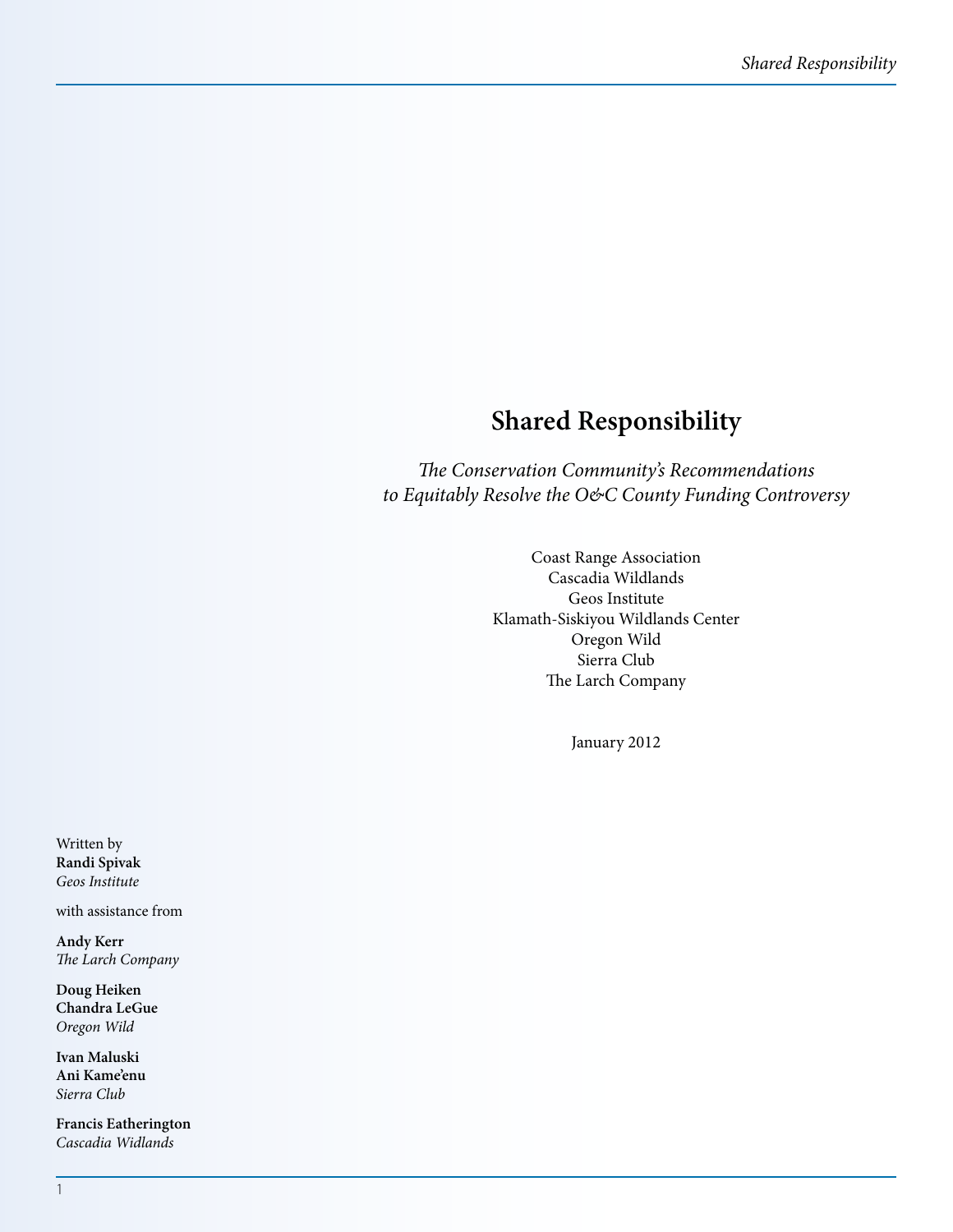# **Executive Summary**

To equitably resolve the political crisis surrounding the financial problems of counties in Western Oregon and the long-term protection and restoration needs of western Oregon Bureau of Land Management (BLM) holdings, it will take concerted action by the U.S. Congress, the Oregon Legislative Assembly, the Governor of Oregon, and the affected counties.

Three interrelated central issues need to be addressed in order to reach a long-term solution regarding the 2.6 million acres of federal public forestlands in Western Oregon, most of which are commonly known as the "O&C" lands: (1) stable county funding; (2) diversifying local economies to create jobs; and (3) increasing conservation protections for ecosystem services. Increased logging will not solve these issues but rather multi-faceted solutions at the federal, state and county levels of government are needed.

Historically, the affected counties have relied on support from national taxpayers for significant portions of their local operating expenses (the O&C Fund). This has led to unsustainable logging levels on federal forestlands that posed grave threats to clean water and watersheds, wild salmon and wildlife and still did not result in sustainable funding for counties. With uncertainty about continued high levels of direct federal payments to western Oregon counties, it is time for a new approach. This approach should be based on shared responsibility where the State of Oregon, the affected counties and the federal government equally share in resolving the financial impasse regarding county payments.

The 18 O&C counties have indicated that they seek \$110 million annually in perpetuity to fill in gaps in current county budgets.<sup>1</sup> While this number requires verification, using that figure, under a shared responsibility approach, each of the three levels of government should assume responsibility to meet one third of that goal, or ~\$36.7 million each. In order to reach this shared goal, there are numerous reasonable and just steps that all levels of government can take. Below are the preferred recommendations of the conservation community.



#### **Shared Responsibility**

- The federal government can meet its share by reallocating the perpetual administrative savings achieved by transferring 2.6 million acres of federal public lands now managed by the Bureau of Land Management to the Forest Service and the Fish and Wildlife Service.
- The State of Oregon can meet its share by adopting a modest increase in the Oregon Forest Products

Harvest Tax on private timberland owners, which have been and are benefitting from increased timberland values and log prices due to the changing role of federal lands and the booming export market to China.

 $\bullet$  The affected counties can meet its share by modest increases in property taxes by utilizing a portion of presently unutilized existing taxing authority.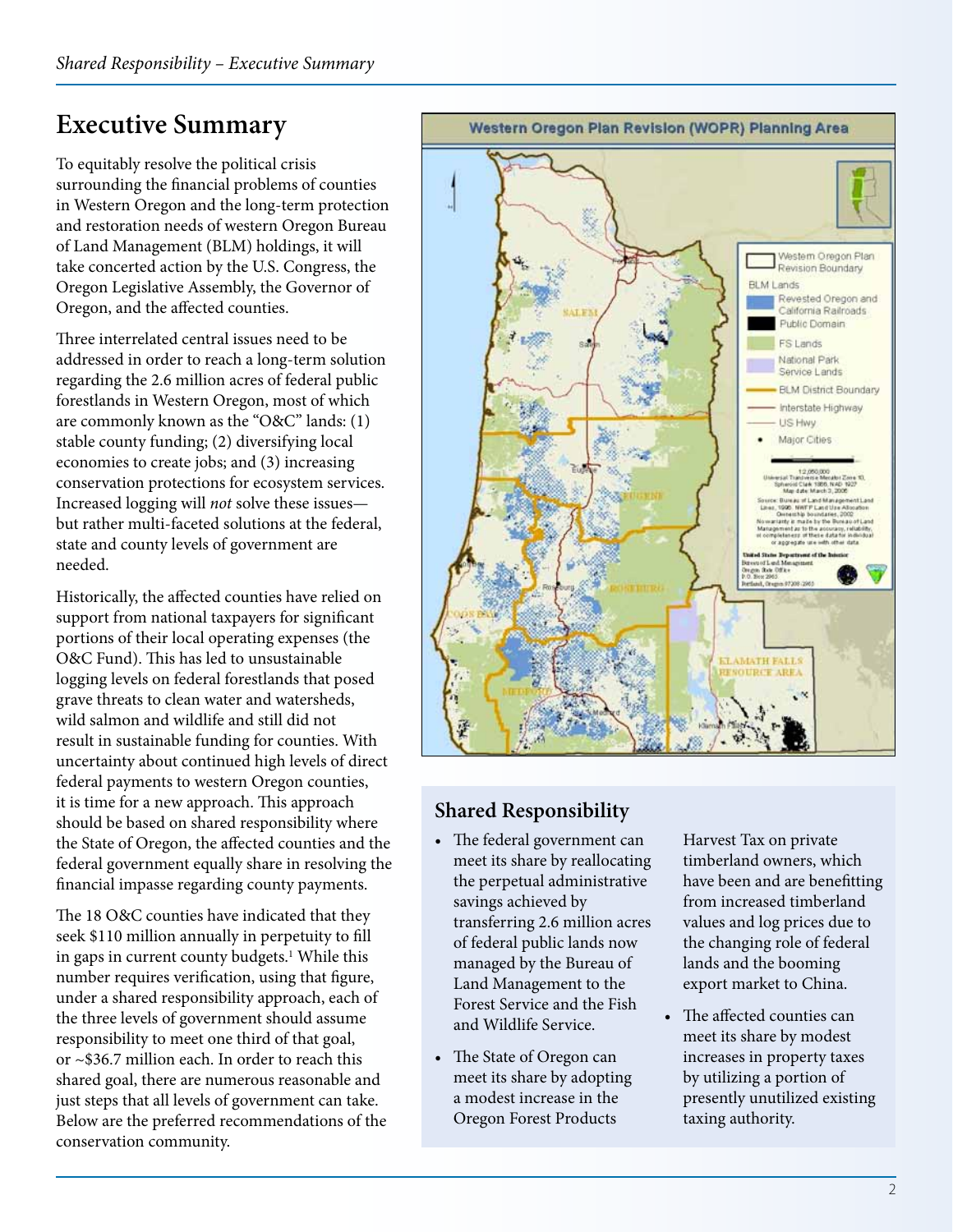## **Three Western Oregon BLM Lands Matters that Governments Need to Solve**

- **#1 Stable County Funding**
- **#2 Diversifying the Economy to Create Jobs**

#### **#3 Conservation Protections and Restoration for Critical Ecosystem Services**

#### **Central Issue #1: Stable County Funding**

Historically, the 18 western Oregon counties have enjoyed tremendous fiscal benefits from federal timber receipts, primarily from cutting old growth forests on western Oregon BLM lands far in excess of what they would have received had the so-called "O&C" lands (granted by Congress to the Oregon and California Railroad in 1866 and taken back in 1916 for violating the terms of the land grant) stayed in private ownership.

The unsustainable clearcutting of old-growth forests and the receipts they generated plummeted in the early 1990's when the threat to salmon, wildlife, clean water and watersheds could no longer be ignored. Congress cushioned the fall by instituting direct federal payments (funded by national taxpayers) to help transition the counties away from dependence on federal subsidies. These payments expired this year.

Unlike most counties across the country, Western Oregon counties have disproportionately depended on federal generosity from timber receipts or direct treasury payments. Up to this point, national taxpayers have borne the costs of disproportionate share of the contribution from federal forests to western Oregon counties budgets.

A more responsible and enduring approach is to share the financial responsibility among the federal government, the State of Oregon, and the 18 O&C counties so that each level of government pays its fair share. Specifically, if the counties seek \$110 million annually, then each level of government should pay one third, or \$36.7 million each.

#### **Is \$110 Million Per Year the Right Number to Solve For?**

In 1937, Congress established the O&C Fund to compensate counties for payments in lieu of taxes. Since the O&C lands were previously private timberlands owned by the railroad and on the counties' tax roles, the idea was to compensate the counties for the revenues they lost by returning the lands to federal ownership, as the Constitution prohibits local governments from taxing federally owned lands.

Historically, the 18 O&C Counties have received 50% of gross receipts from the sale of timber from the O&C lands. In comparison, counties receive 25% from National Forest System lands. The 1937 O&C Lands Act provides for 75% of gross timber revenues to be given to the counties, but from the 1950s until relatively recently, the counties received 50%, returning onethird of the revenue from logging receipts back to BLM to pay for management.

The 18 O&C Counties have requested \$110 million annually, which is more than the average of the three highest years ever of O&C timber receipts. It was from a time when Oregon was clearcutting two square miles weekly of old-growth forest, watersheds and clean water sources were being polluted and Oregon's historically bountiful wild salmon runs were in jeopardy of going extinct.

The average annual timber receipts from 1960 to 1993 (the year before the court injunctions to protect the northern spotted owl began to lower logging levels) was \$56.3 million/year.2

**If western Oregon BLM lands were still privately owned timberlands rather than publicly owned forestlands, the estimated annual tax revenues—the true payment in lieu of taxes—would be \$8 million annually.**<sup>3</sup>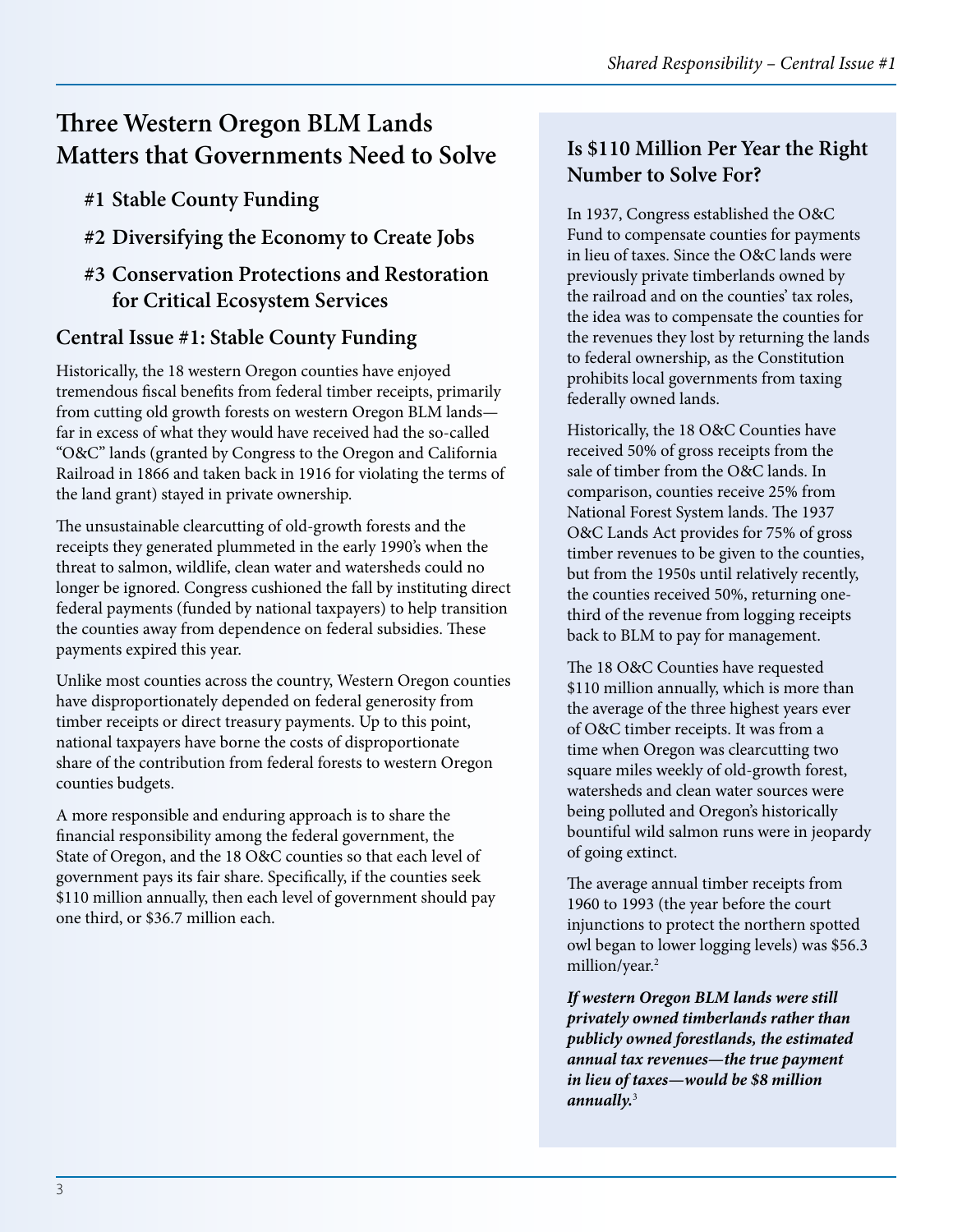#### **A. Federal Share (\$36.7 Million Annually)**

The only significant amount of forested holdings on BLM lands are in Western Oregon, which comprise just 1% of the 253 million acres administered by the BLM. In Western Oregon, the BLM spends 4.3 times more to manage an acre of land than does the Forest Service while producing a comparable amount of timber.4 Transferring the 2.6 million acres of federal public forests lands now managed by the BLM to the Forest Service could result in savings on the order of \$113.1 million annually.<sup>5</sup>

Merging existing BLM districts with adjacent National Forest districts and eliminating the Oregon State Office of the BLM and associated overhead would gain efficiencies.

"In Western Oregon, the BLM spends 4.3 times more to manage an acre of land than does the Forest Service."

A small portion of these lands may be appropriate to be transferred to the U.S. Fish and Wildlife Service to be managed as part of the National Wildlife Refuge System.

A portion of these annual savings could be used to fund the federal government's share. There would still be a considerable amount of money that could then be allocated to create jobs by increasing ecologically appropriate thinning across the full Northwest Forest Plan area as well as increasing watershed restoration in western Oregon. Alternatively, a portion of these annual savings could be returned to the treasury.

### **Congressional Accounting Challenges**

Each year Congress funds the BLM in Western Oregon to manage 2.6 million acres of federal public lands. If Congress were to transfer these lands to the U.S. Forest Service and Fish and Wildlife Service, \$113.1 million annually could be saved each year. Besides using this money to pay the federal government's fair share to replace the O&C Fund, in addition, over 2,000 new jobs could be created in forest (commercially profitable ecological restoration thinning) and watershed restoration (removing unneeded roads and stormproofing the rest).

However, the House of Representatives has an internal accounting "rule" that essentially says that money saved in such a fashion cannot be dedicated to another purpose.

Oregon's Rep. Greg Walden played a major leadership role in writing the House rules. He is arguably the 12th most powerful member of the House of Representatives and has the ear of Speaker Boehner. Fortunately, the House of Representatives that adopted the rule can choose to make an exception. All that is necessary is for Rep. Walden to convince his colleagues of the worthiness of an exception in this case.

Notably, the United States Senate does not have such a rule.



Natural Forest Stand on Coos Bay BLM District Proposed for Logging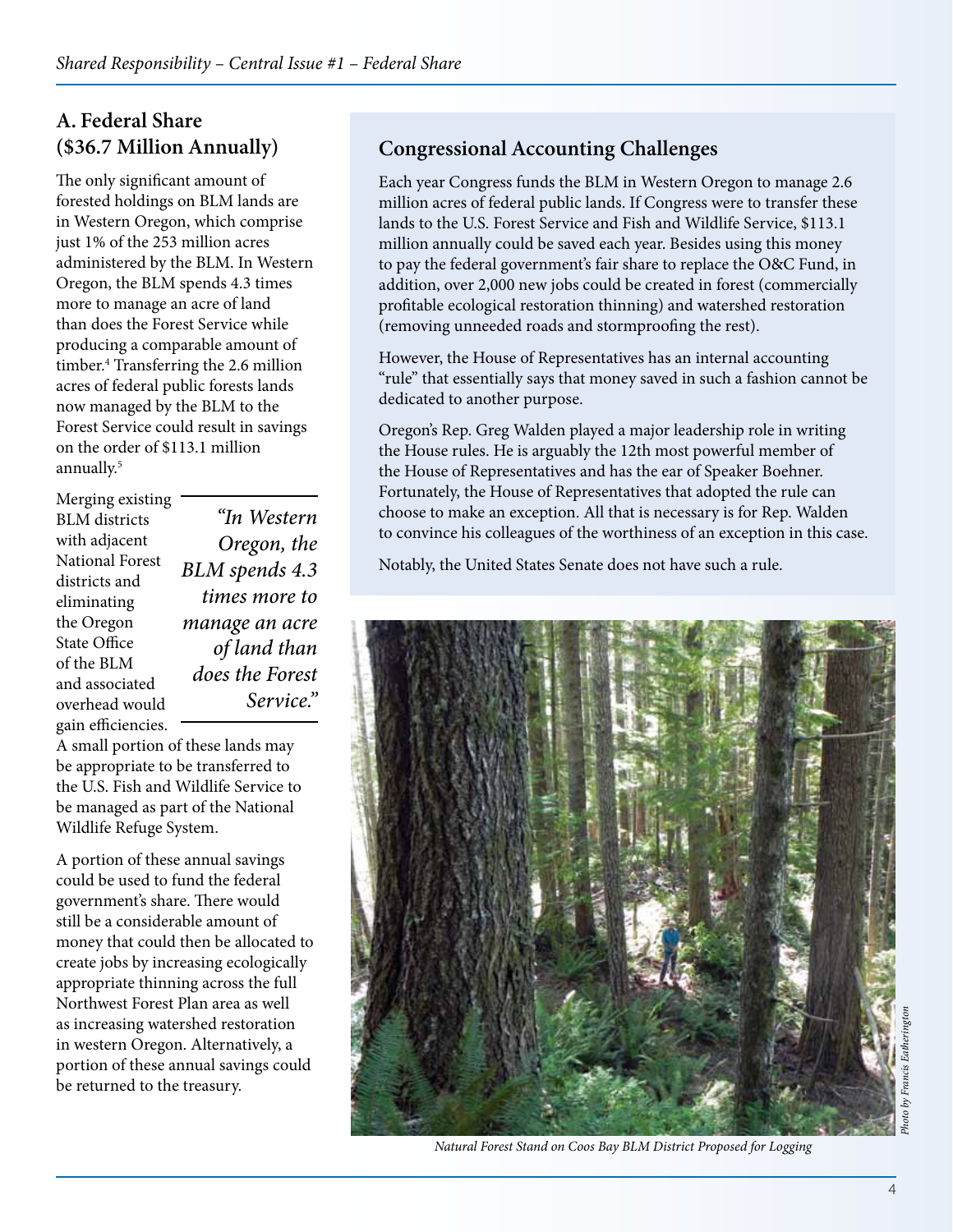#### **B. State Share (\$36.7 Million Annually)**

The State of Oregon could impose a modest increase in the Oregon Forest Products Harvest Tax to raise \$36.7 million annually.

The Forest Products Harvest Tax (FPHT) is the one Oregon forest tax that is paid by nearly every timber harvester throughout the state.

The existing FPHT funds programs that exclusively benefit the timber industry. Private timberland owners, who pay 81% of the FPHT, pay extremely low taxes compared to other businesses, and arguably do not pay their fair share of taxes to appropriately **Graph #1** contribute to the general wel**fare of spent** Oregon and the affected cou**ntig**s.

!e average FPHT rate between **Amount Percent** 2004-2010 was \$3.21/ thousand board feet (MgBF). Test Practices Action Hot Of ent (\$3% tim**bee Suppression \$2,900,402.00**0 was 24% 3,779 SHI florent Bes<del>ard (\$00eat. To ra</del>ise 3,904,708) <mark>;</mark> milliofPanhually <del>so yhe st</del>ate could ,783,**29**1 pay its fair share of the O.800 und the county Services FPHT would have to increase \$9.21/ \$12,101,700.00 100% MBF, assuming average timber prices.

Unlike property and income taxes that are levied as a percentage of value or income the FPHT is a set dollar amount levied for each 1,000 board feet of logs (after exempting the first 25 MBF annually). For example, if the price of logs doubles, the tax remains the same, effectively halving the tax.

Due to booming export markets, in November 2011, Douglas-fir #2 sawlogs in southern Oregon were selling for \$545/MBF. If an additional tax of \$9.21/MBF was levied, the effective tax rate would be 2.27% of the log value.<sup>6</sup>

Timber values have risen significantly in recent times. Oregon private timberland owners have seen higher land and log values due to policy safeguards on the amount of logging



Industrial Forest Practices Under the Oregon Forest Practices Act

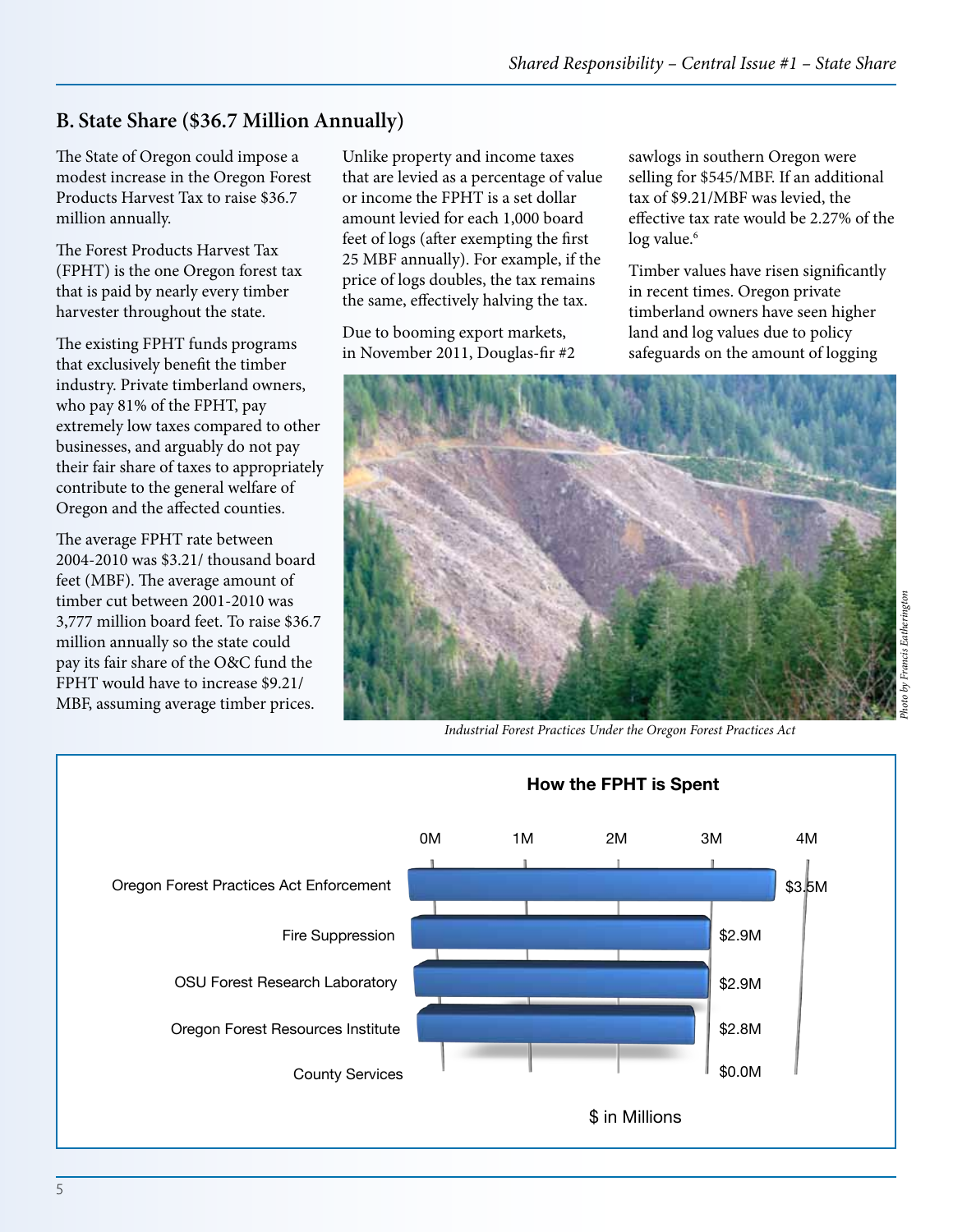#### **Graph #2**

#### **B. State Share (\$36.7 Million Annually) cont.**

The Y (vertical) axis, is a scale from 0% to 100%. The label for that axis should read: "Percent value of log"<br>The *f*edeorzonpulavis, has evid bare stated should be iabeled rund envirance sancerie value is 0.59%. Prosetondoar syabeled Total tengthe del elis 2.27% eneficiaries of extraordinarily The X (horizontal laxis, has two bars. The first should be labeled "Current Rate" sanct Itel value is 0.59%.

logs overseas. It is fitting and proper that a portion of the timber industry's fiscal windfalls contribute to the welfare of the counties.

Log prices are high and this would be a very small percentage increase to private timberland owners who are a receiving a dual windfall profit from reduced federal logging and increased log prices due to Chinese demand. The premium on logs going to China (which is making domestic mills pay higher prices) is on the order of \$100-\$150/MBF, so this fair-share contribution would effectively be a timber tax of  $\sim$ 10% or less of the windfall for the state to provide its share.

As the Forest Products Harvest Tax is not a property tax, it is not necessary to modify Measures 5 and 50, so the Oregon Legislative Assembly could pass this modest tax increase.

It should be noted that private

#### **C. County Share (\$36.7 Million Annually)**

Curry County has told Governor Kitzhaber that it will soon be insolvent if Congress does not again extend direct payments as an alternative to sharing timber receipts from federal public forestlands.

According to the Tax Foundation, Curry County taxpayers pay the lowest property taxes in the state.

Curry and Multnomah counties pay \$4.30 and \$9.80 respectively per \$1,000 of real market value of a median home. The median for Oregon as a whole is \$8.90/\$1,000 and for the United States is \$9.70/\$1,000.

The median home value for Curry and Multnomah counties is \$267,400 and

favorable local property tax treatment, whi**ch** results in these owners paying far less than their fair share, particularly when compared to other classes of property owner classes. As the 2009 Governor's Task Force on Federal Forest Payments and County Services said:

"Oregon counties are saddled by a property tax system that has tied local tax rates to rates in effect more than a decade ago and fails to capture the full value of economic activity and growth. As a consequence, counties cannot grow their way out of these problems in the way that the state rode the wave of economic recovery to a fiscal comeback between 2003 and 2007."<sup>7</sup>

If there is not the political will for such a modification, then perhaps the affected counties can provide for both their own and the state's share by raising local property taxes. As

noted below, the affected counties have underutilized existing taxing authority—no modification to Measures 5 and 50 are necessary that could provide for all \$110 million requested by the affected counties.

\$269,000 respectively and for Oregon as a whole is \$257,400. All are well above the median for the United States at \$185,400.

The owner of a median home in Curry and Multnomah counties pays 2.64% and 3.85% respectively of median income in annual property taxes. Oregon as a whole pays 3.59% and the nation pays 2.81%.

While the median home value in Curry and Multnomah counties are nearly identical, the median annual tax bills are \$1,157 and \$2,654 respectively.

There is generally a correlation between the hard hit and/or "in crisis" counties having very low property

tax rates relative to other counties in Oregon. Curry County has been freeriding at the expense of the nation's taxpayers and the nation's federal public forestlands.

If Curry and the other O&C Counties were to pay their fair share to replace the O&C Fund, proportionally the taxes on a median home in Curry County would have to rise \$1.33/ week—less than a cup of coffee.

In 1927, Justice Oliver Wendell Holmes noted, "taxes are what we pay for civilized society."

Curry County needs to adjust their taxes to be more in line with the rest of the state.

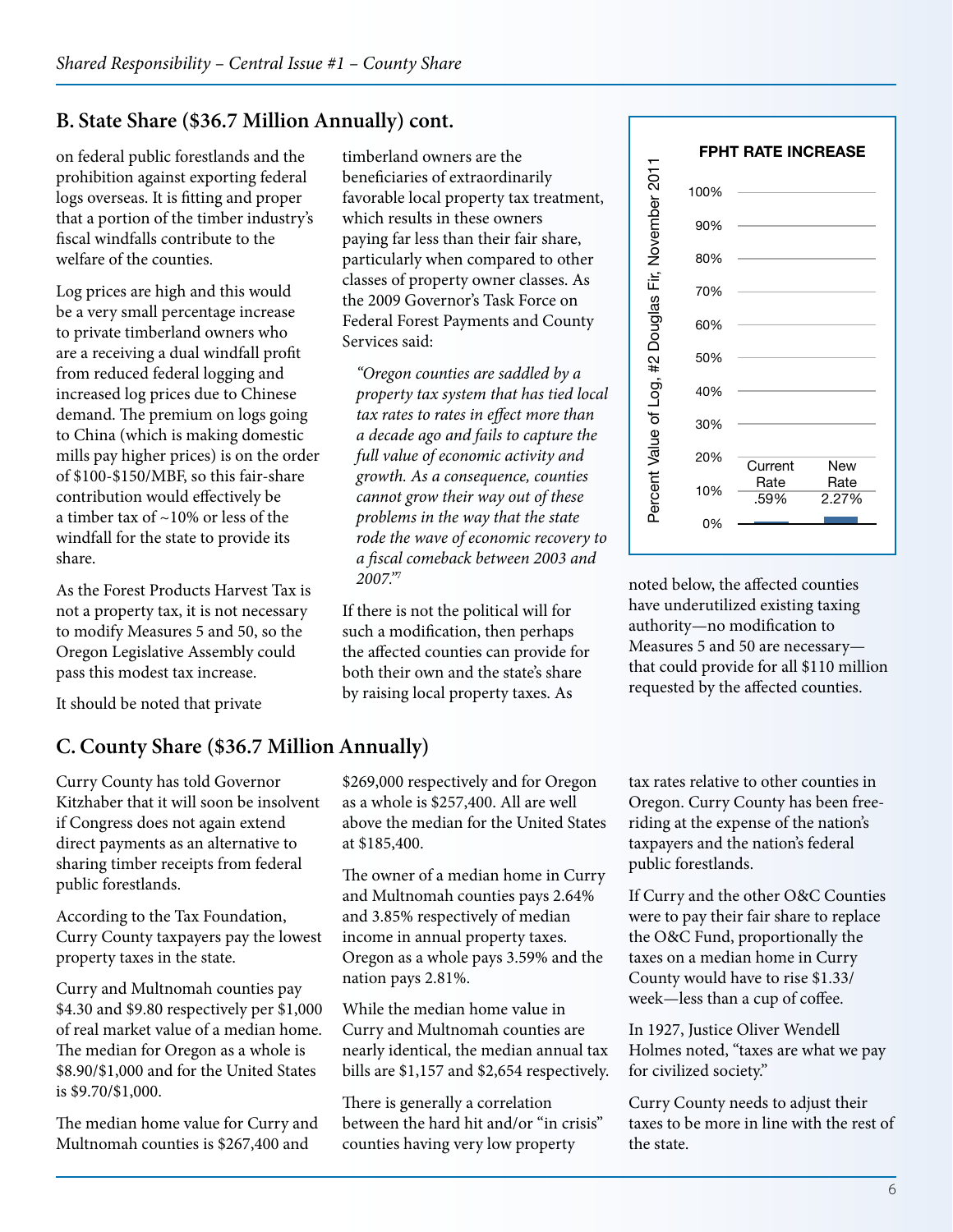#### **C. County Share (\$36.7 Million Annually) cont.**

All of the affected counties—including those "hard hit"—currently have the authority and ability to levy additional taxes to make up for shortfalls. For example, to pay its obligations, Multnomah County also taxes gasoline sales and has had its own general values in Column Cx.

Importantly, the O&C counties currently have unutilized property tax capacity that is far in excess of the entire amount of money that the O&C Counties are requesting of the federal government. These counties should deploy a portion of their unutilized tax capacity to contribute their fair share

of operating revenues.

If the 18 O&C counties increased their current average property tax rates by an average of 0.02%, they could contribute their share of \$36.7 million annually.8

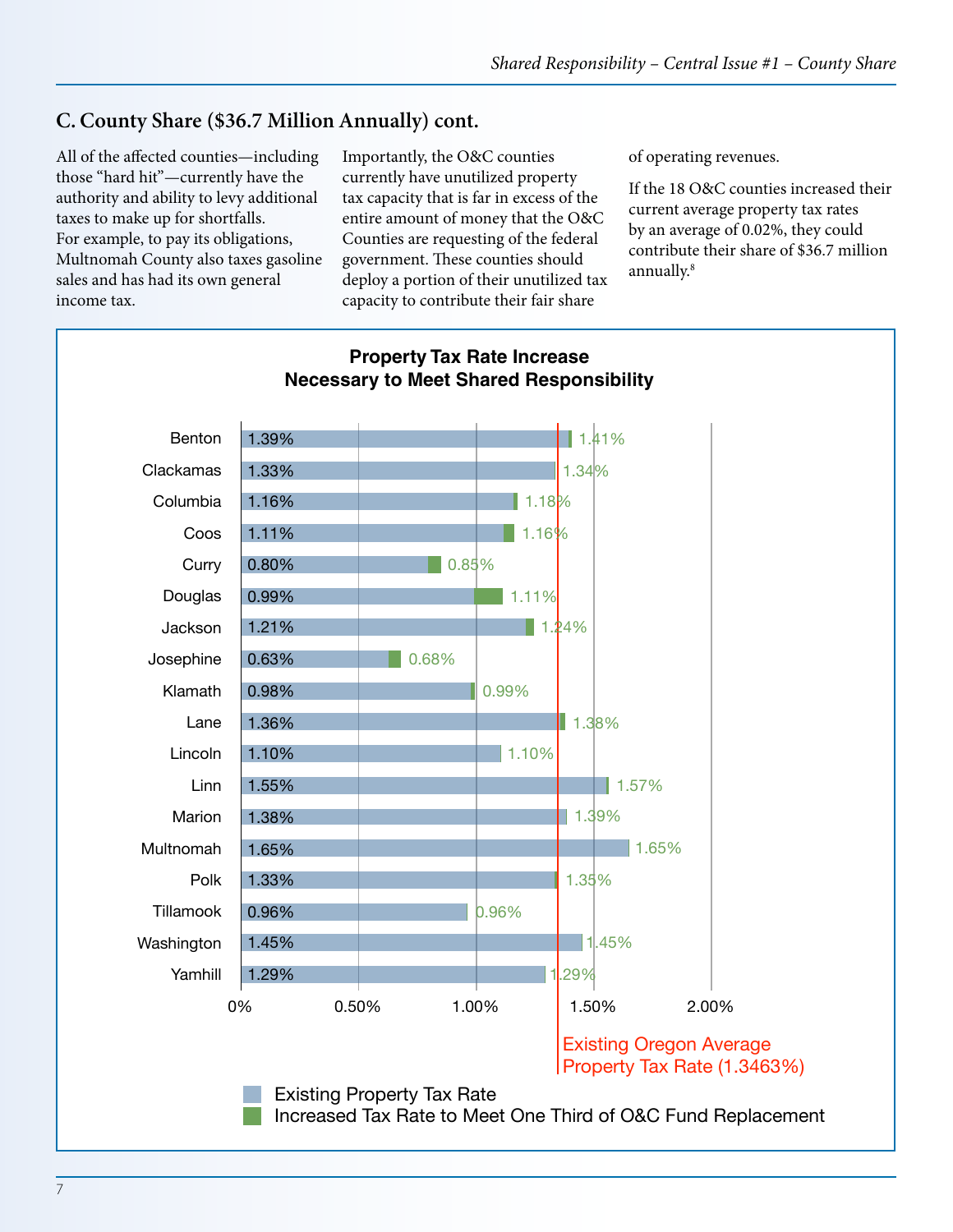## **Central Issue #2: Diversifying the Economy to Create Jobs**

Historically, Oregon's dependence on wood products has had significant adverse repercussions, not only on water quality and wildlife habitat, but also on the economy. This was especially true during recessions when employment and income would swing wildly based on interest rates and business cycles. For the last 20

years, the timber industry has shrunk while the rest of Oregon's economy has grown.<sup>9</sup> Consequently, the timber industry represents a decreasing fraction of Oregon's economy and employment. Economic

"Economic development strategies should emphasize industries that are diverse and growing rather than declining industries like timber and wood products."

development strategies should emphasize industries that are diverse and growing rather than declining industries like timber and wood products. Further, while logging may provide short-term revenues, logging also incurs significant costs that are ultimately borne by taxpayers in Oregon and nationwide. Increasingly, entrepreneurs are basing their business location decisions on the quality of life in an area, and Western Oregon has a unique combination of wide-open spaces, scenic vistas and recreational opportunities.

In addition to economic diversification, there are job creation opportunities from public forests. While domestic demand for timber remains low, the need for watershed and forest restoration remains very high, due to decades of damaging



Coos Bay Logs Ready for Export

#### **Log Exports**

Exports of raw (unprocessed) logs from private timberlands in Oregon and Washington are on the rise again due to increased demand from East Asia. In 2010, the United States exported unprocessed logs valued at \$1.9 billion, second behind Russia. \$698 million (37%) of the logs value came from Oregon and Washington.

When raw logs are exported so are domestic wood manufacturing jobs. According to Richard Haynes, a consulting natural resource economist formerly with the U.S. Forest Service, as a rule of thumb, there are about five milling jobs for every million board feet of logs manufactured domestically, while there is only one job exporting those same logs.<sup>11</sup>

If Congress feels it would be valuable to significantly increase log supplies to Oregon mills, they should address the export of raw logs from non-federal lands.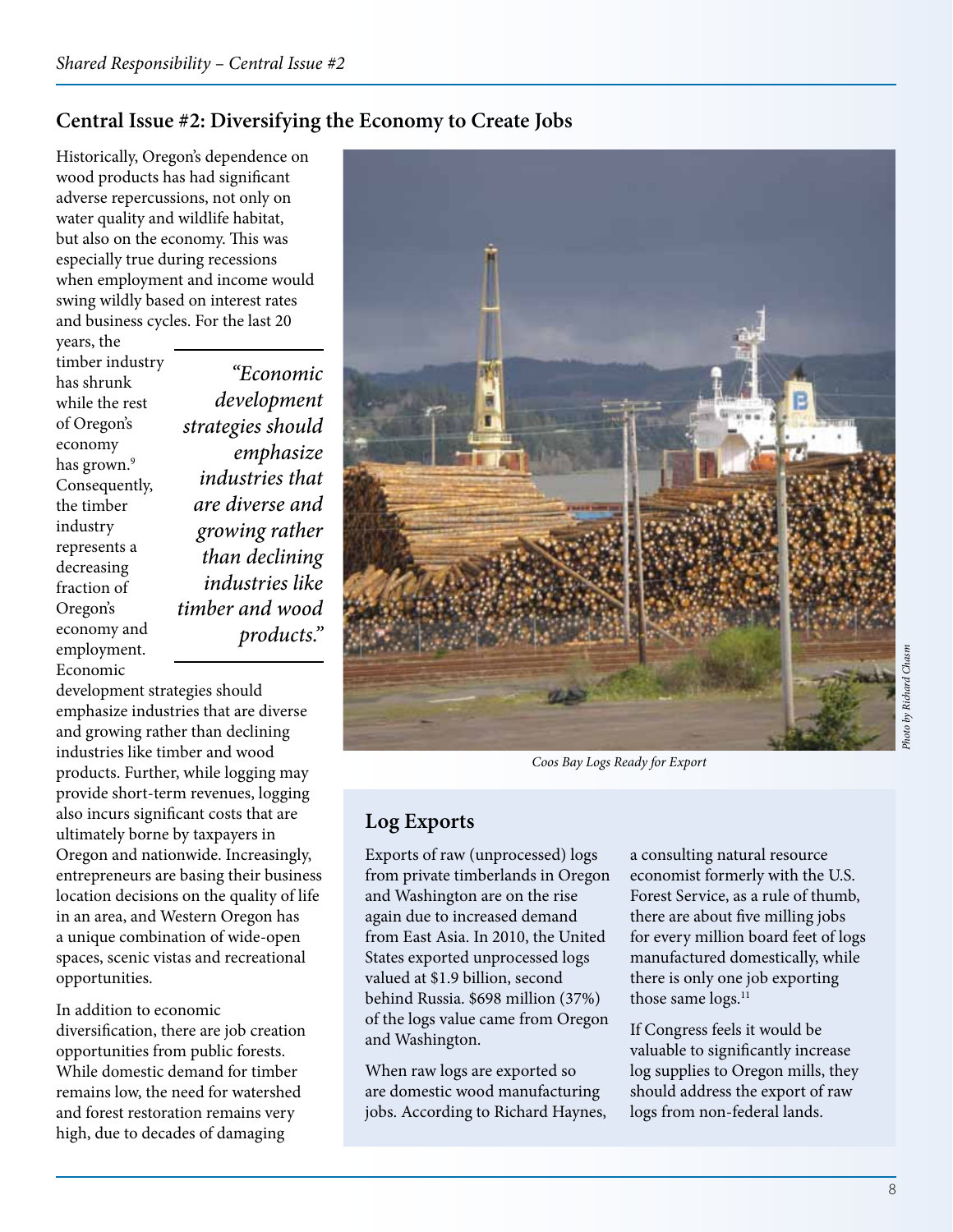## **Central Issue #2: Diversifying the Economy to Create Jobs (cont.)**

logging and roadbuilding. The need for ecological and hydrological restoration creates opportunities for skilled job creation.

University of Oregon economists estimate that for every \$1 million spent on forest watershed restoration 16.3 direct and indirect jobs are created in Western Oregon.<sup>10</sup> Rather than focus on controversial and damaging commodity logging, federal agencies should fund only necessary ecological forest and watershed restoration, including, where appropriate, thinning that will produce timber as a byproduct.

In addition to jobs, the benefits of watershed restoration are clear: cleaner water, improved fish habitat, restored flood control capacity, stormproofed roads, a more sustainable road system, access for users and increased forest resiliency for adapting to climate change.

For example, logging roads trigger a significant percent of storm and flood-caused debris torrents, dumping debris or entire hillsides into streams.<sup>12</sup> There is increasing recognition that protecting forested water sources is often more cost effective than filtration technology.<sup>13</sup> For fisheries, fine sediments can suffocate fish eggs, severely reducing the numbers of fish.<sup>14</sup> It can take years for such sediments to wash through the system. Decimated fisheries result in significant costs to commercial and recreational fishing industries.

In addition, there are millions of acres of previously logged federal public lands where judicious thinning of dense plantations and dry fire-prone forests can aid

ecological recovery, creating jobs and producing logs without the adverse effect of clearcutting.

Our analysis shows that ~730 million board feet (MMBF) per year of commercial timber could be obtained during a 20-year restoration period from ecological restoration thinning projects on degraded forestlands within the Northwest Forest Plan (NWFP) area—a 22% increase of commercial timber compared to the average of 526 MMBF sold from 1995 to 2008. Using the Oregon Department of Forestry metric of 11.4 jobs for every million board feet of logs produced,<sup>15</sup> such ecological restoration thinning for the next two decades could create or maintain 8,322 jobs.

National Forests like the Siuslaw have been promoting this approach for years. There has been no litigation or appeals in over 10 years and ecologically appropriate thinning is producing timber byproducts.

## **Acknowledge Depressed Demand and Resultant Excess Mill Capacity**

In western Oregon domestic milling capacity far outstrips domestic market demand, especially for mills that are designed to log large and old-growth trees. The over capacity has become even more apparent with the collapse of the American housing bubble. Housing and timber demand in the U.S. are at an all-time low.

U.S. housing starts in January 2012 were 657,000 (seasonally adjusted annual rates) compared to the bubble-induced record in 2005 of 2,068,000.16 With just less than one-third of the recent record demand, mills are struggling. Market forces are continuing to rationalize milling capacity with market demand. The portion of the western Oregon timber industry, whose business models greatly rely on federal timber, seeks to influence market supplies—yet they cannot do anything about the market demand for wood products. That is an exercise in futility.

Under any circumstances, it is highly doubtful that the United States will see the irrational exuberance of the recent housing bubble again anytime soon.

The result is that without a significant increase in demand, some mills will close over the next several years. This fact must be acknowledged when crafting a longterm solution for O&C counties and federal lands management.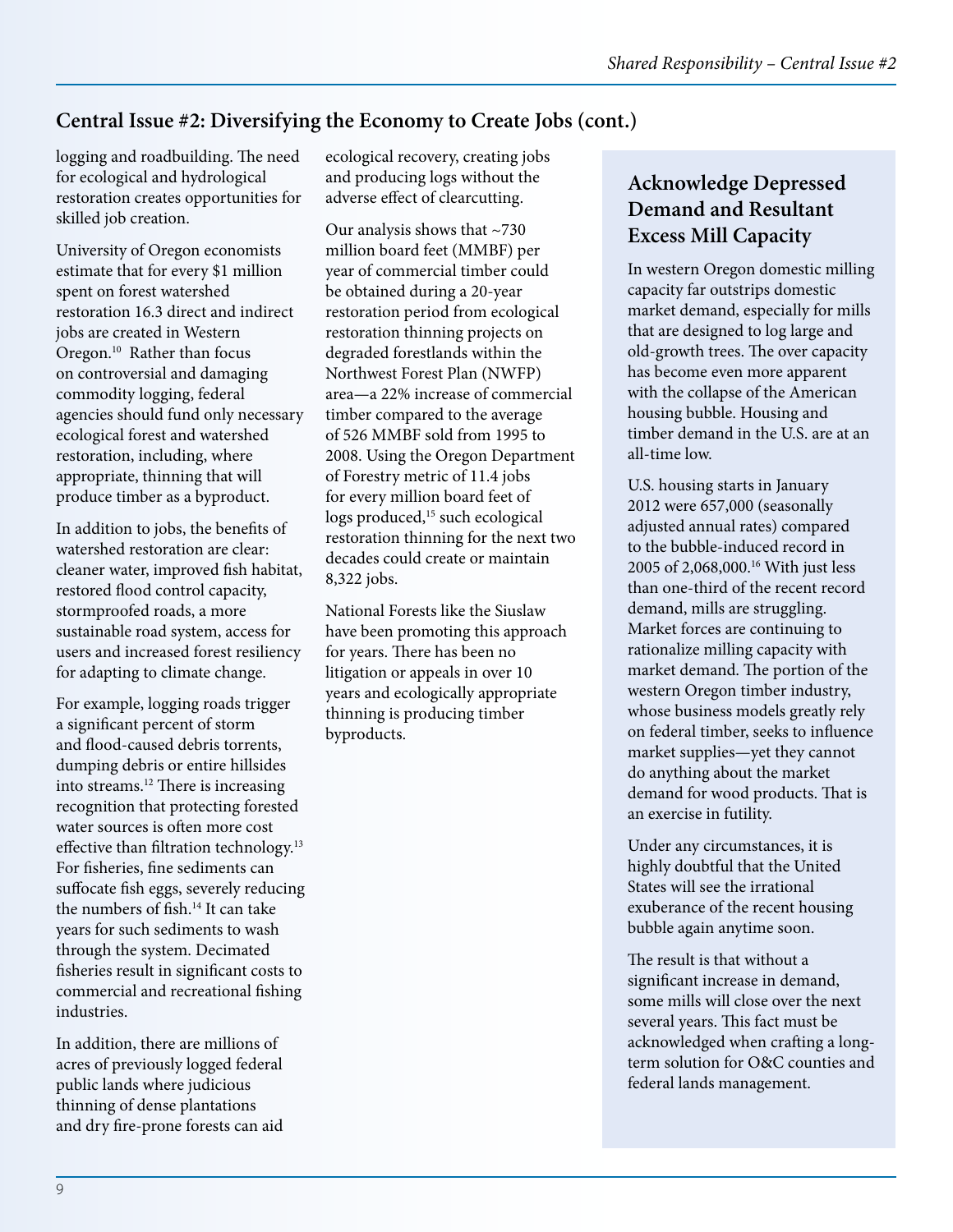#### **Central Issue #3: Conservation Protections and Restoration for Critical Ecosystem Services**

Private forests do not serve public interests very well. As a result the public demanded changes to federal logging practices, so they and their children could enjoy clean water for fishing and drinking, protected old growth habitat for hunting and recovery of threatened species, and unspoiled landscapes that improve our quality of life. With increased scientific evidence, we can now add to that list the climate value of carbon stored in our public forests.

Concurrent with the shared county funding solution and with increasing

the amount of watershed and ecologically appropriate restoration thinning on federal forestlands in western Oregon, Congress should consider the following:

- **Transfer all Western Oregon BLM lands to the National Forest System or National Wildlife Refuge System.** This transfer will result in improved management and increased ecological and watershed restoration as well as cost savings.
- **Provide a statutory mandate for the conservation of old forests**

#### **Clean Water for People and Fish, Critical Habitat for Imperiled Species, Scenic Views & Recreational Opportunities**

Some argue that Western Oregon BLM lands are growing far more timber than anyone reasonably wants to log, so it is not a problem to significantly increase logging levels to help fund the counties and provide logs to local mills that cannot compete for private timber going to China. Why, that sounds as good as a fat-free hot fudge sundae, doesn't it? Unfortunately, no such thing exists.

Actually, decreased logging levels are allowing more trees to eventually grow into old growth and for watersheds to begin to recover from decades of clearcutting and road building. The growing forest needs to be conserved for salmon and other imperiled species, to allow watersheds to heal and to maintain and improve scenic views and recreation opportunities.



Wild, Endangered Coho Salmon, N. Umpqua River

**in western Oregon.** Permanent protection is needed for these forests. Older forests in western Oregon are critically important for clean water, wild fish, wildlife habitat and carbon storage that helps regulate our climate and mitigate climate change impacts. What remains of the once vast older forest in the Pacific Northwest should be conserved, and more old growth created over time.

- t**Restore young forests using ecological restoration thinning so they can become old growth**  forests again. Doing so will fulfill the Northwest Forest Plan vision of a functional forest ecosystem with large reserves where natural processes dominate. We can also help mitigate climate change by letting these forests grow to store more carbon.
- **Provide statutory protections to conserve and restore watersheds.** One of the most important services that national forests provide is clean, fresh water for salmon, communities and businesses. In fact, half of the drinking water in the west comes from national forests.<sup>17</sup> The Northwest Forest Plan has greatly helped watersheds recover from significant damage from logging and associated roadbuiling. But more is needed. Oregon has the greatest number of federal logging roads than any other state.<sup>18</sup> Logging roads are the number one source of chronic sediment that bleeds into streams, which in turn smothers salmon eggs, increases costs to upgrade or install water filtration systems, and increases the need to dredge reservoirs.